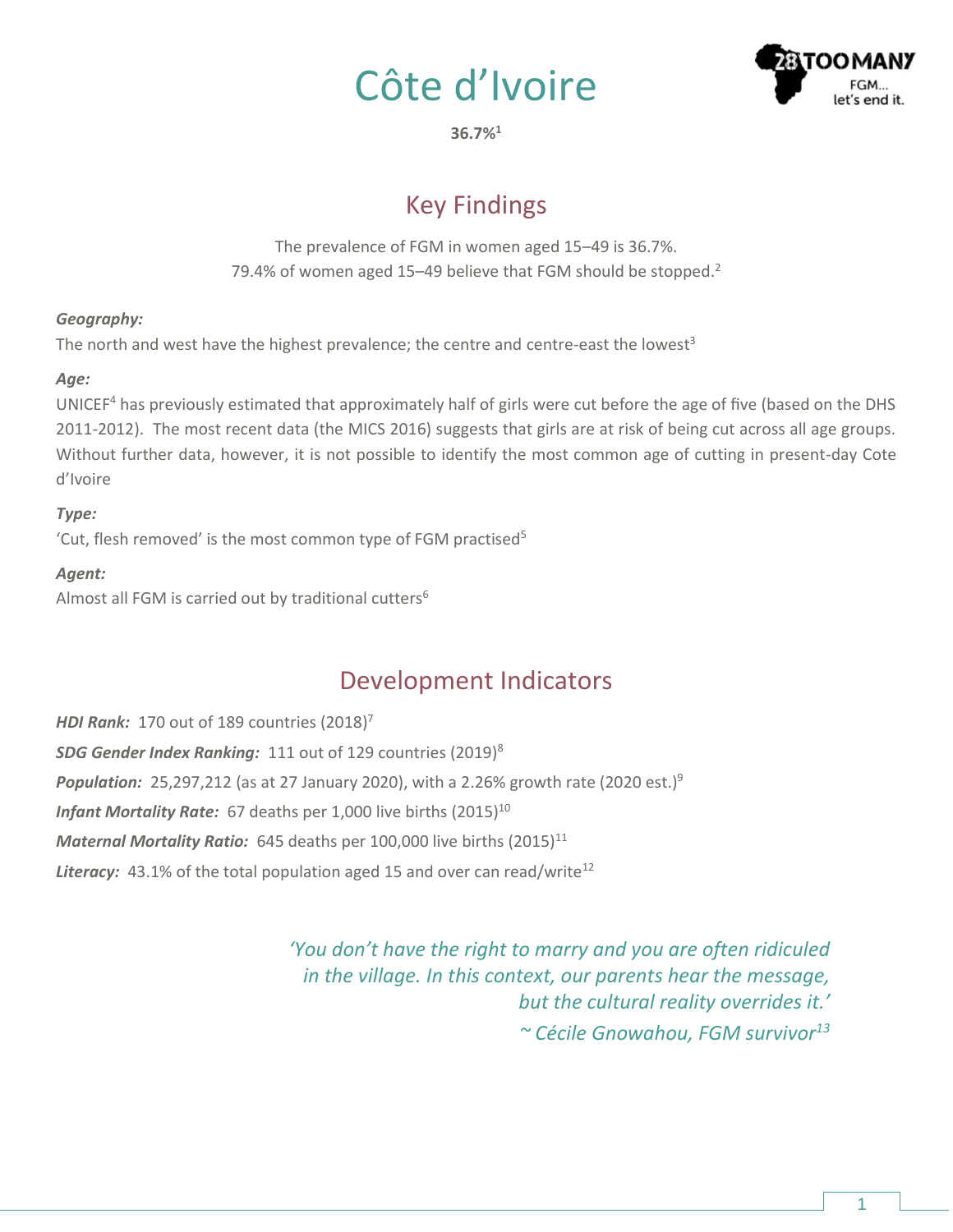## Prevalence

The highest prevalence of FGM in Côte d'Ivoire is in the north-west (75.2% of women aged 15–49) and north (73.7%). The lowest prevalence is in the centre (18.1%) and centre-east (23.7%). Women aged 15–49 who live in rural areas are more likely to undergo FGM (43.8%) than women who live in urban areas (30.8%). Prevalence in the capital of Ville d'Abidjan is 24.6%.<sup>14</sup>

FGM is practised in Côte d'Ivoire by people of all religions and ethnic groups, although to different extents. The ethnic group with the highest prevalence among women aged 15–49 is the Mandé du nord, at 60.7%, followed by the Gur, at 59.1%. The group with the lowest prevalence is the Akan, at 2.7%, followed by the Krou, at 14.1%.<sup>15</sup> However, these figures should be interpreted with caution due to the relatively small numbers of women surveyed.

Prevalence among Muslim women aged 15–49 is 61.5%, among animists and those 'without religion' is 48.5%, and among Christians is 11.8%.<sup>16</sup>

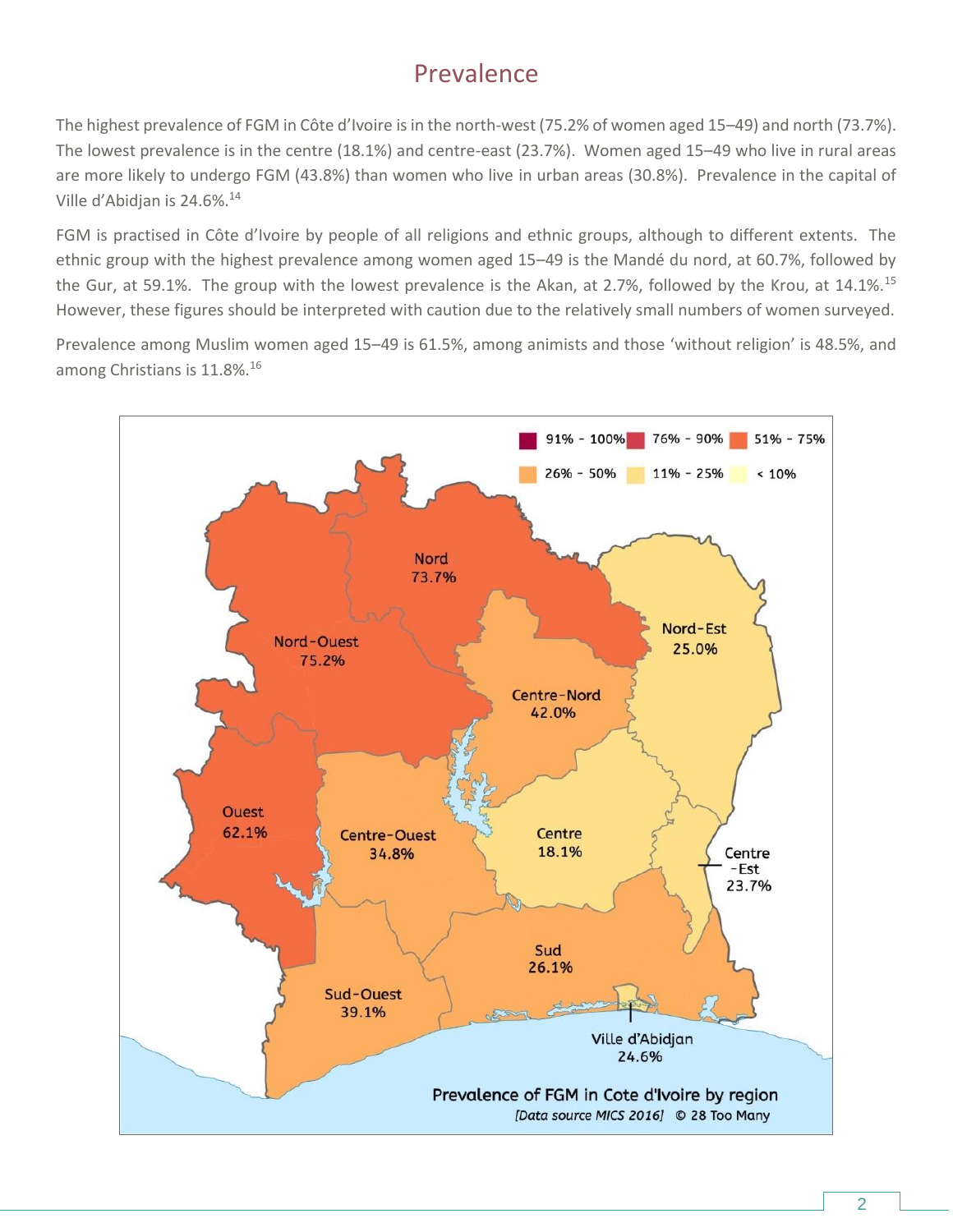The MICS 2006 recorded the prevalence of FGM in women aged 15-49 as 36.4%.<sup>17</sup> In 2011/12, the DHS estimated prevalence to be 38.2%.<sup>18</sup>

The most recent MICS survey (2016) gives an FGM prevalence of 36.7% among women aged 15–49. The data suggests, therefore, that the overall prevalence of FGM in Côte d'Ivoire has not changed significantly during recent years.

Breaking down the most recent data by age group, however, shows that the prevalence for women aged 45–49 is 41.5%, while for the youngest age group this has fallen to 27.4%.<sup>19</sup> The data demonstrates a trend towards lower prevalences among younger women.



### Ivorian Law

Law no. 98-757 of 23 December 1998 on the punishment of certain forms of violence against women prohibits the practice of FGM in Côte d'Ivoire. Evidence suggests that FGM cases brought under this law are very rare.